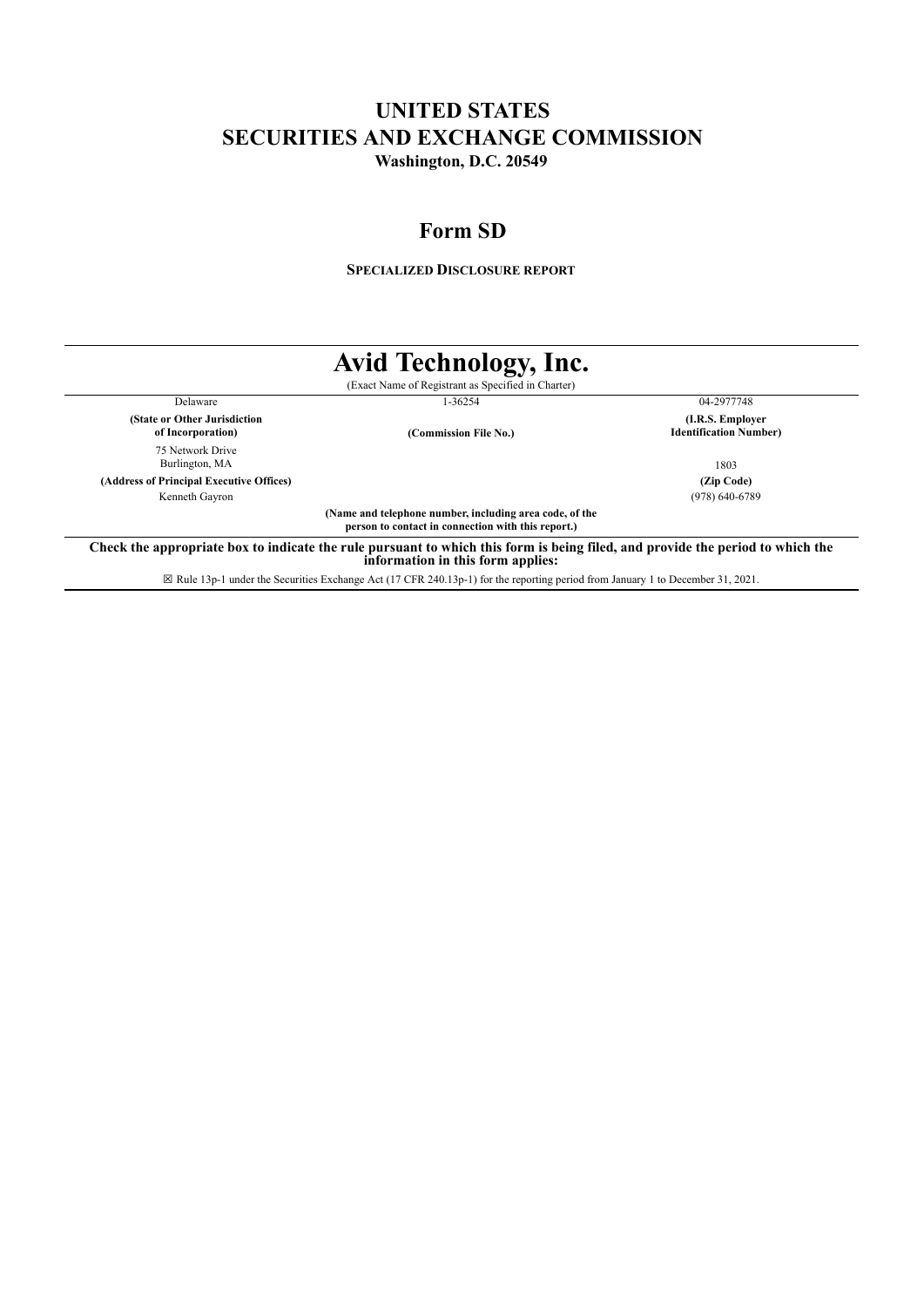## **Section 1 - Conflict Minerals Disclosure**

## **Item 1.01 Conflict Minerals Disclosure and Report, and Item 1.02 Exhibit**

A copy of Avid Technology, Inc.'s Conflict Minerals Report is provided as Exhibit 1.01 hereto and is publicly available at http://ir.avid.com/financialinformation/sec-filings.

# **Section 2 - Resource Extraction Issuer Disclosure**

## **Item 2.01 Resource Extraction Issuer Disclosure and Report**

Not Applicable

**Section 3 - Exhibits**

# **Item 3.01 Exhibits**

List below the following exhibit filed as part of this report.

Exhibit 1.01 - Conflict [Minerals](#page-3-0) Report as required by Items 1.01 and 1.02 of this Form.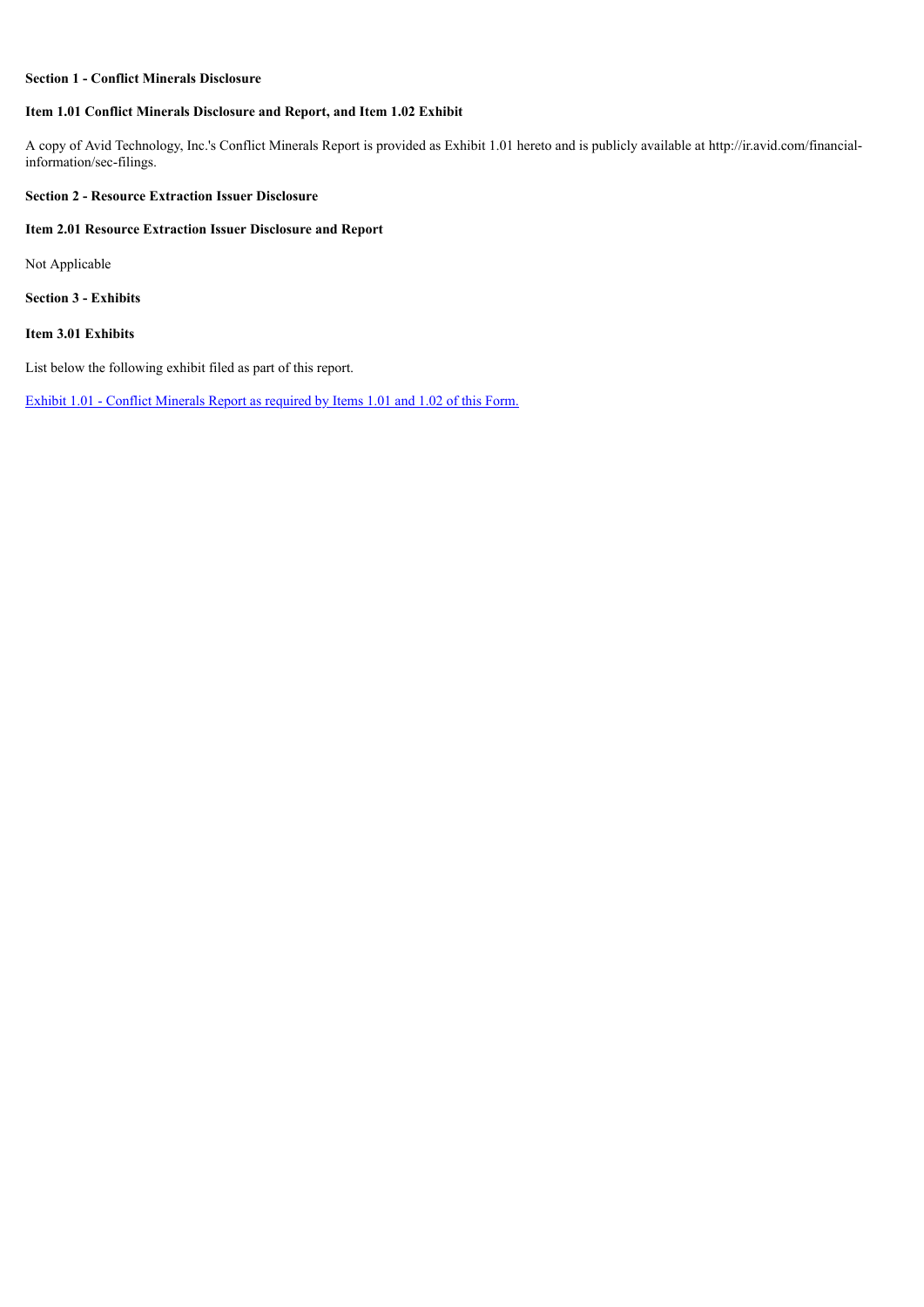## **SIGNATURES**

Pursuant to the requirements of the Securities Exchange Act of 1934, the registrant has duly caused this report to be signed on its behalf by the duly authorized undersigned.

# **AVID TECHNOLOGY, INC.** (Registrant)

Date: May 31, 2022 By: /s/ Kenneth Gayron Name: Kenneth Gayron Title: Executive Vice President, Chief Financial Officer, Corporate Treasurer, and Chief Accounting Officer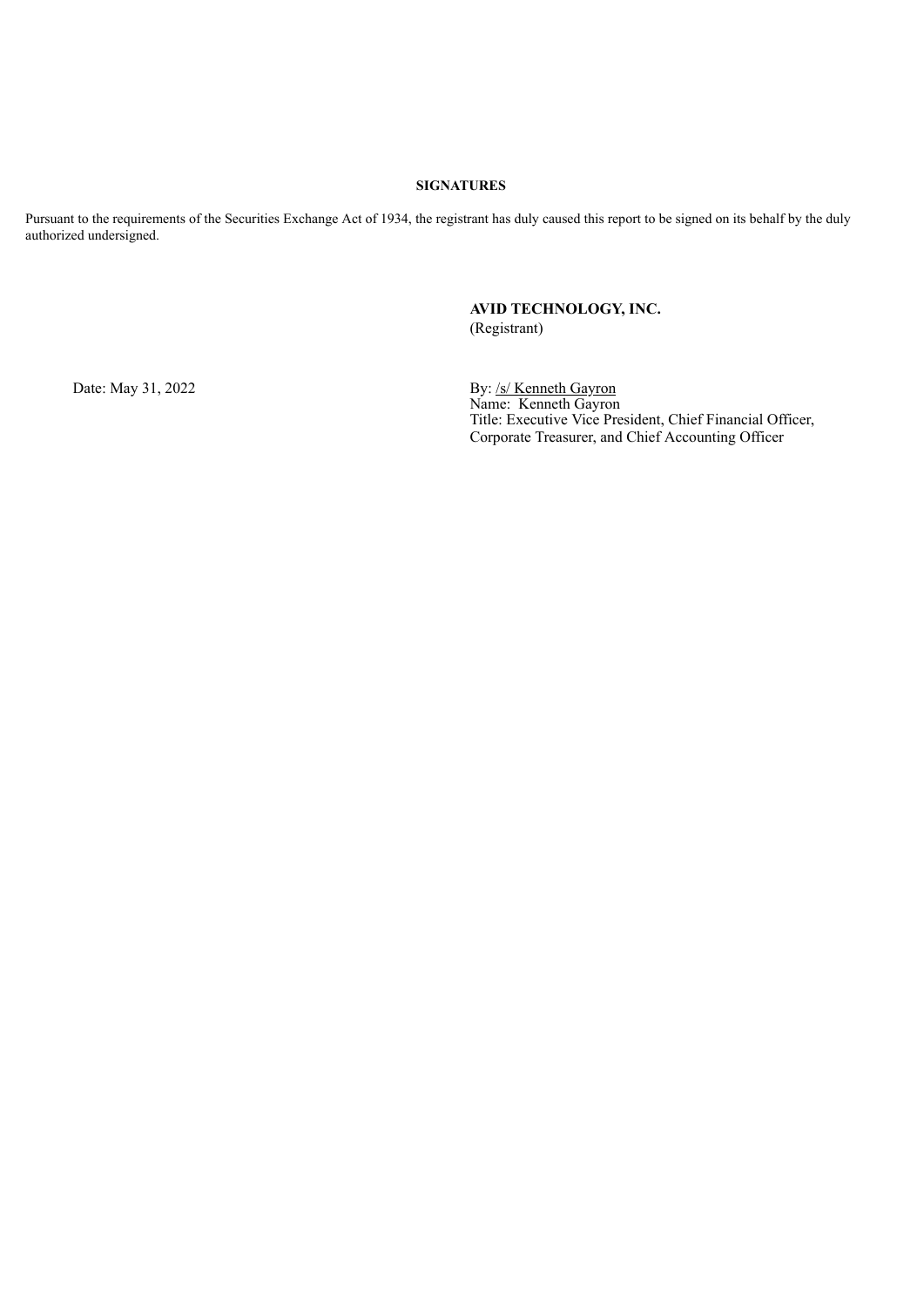# <span id="page-3-0"></span>SEC Conflict Minerals Report - Exhibit 1.01

# Avid Technology, Inc. Conflict Minerals Report

For The Year Ended December 31, 2021

#### **Introduction**

Avid Technology, Inc., also referred to as "Avid", "we", "our", and "us" is a leading provider of digital media content-creation products and solutions for audio, film, video, and broadcast professionals, as well as artists and creative enthusiasts. Some of the products that Avid manufactures include conflict minerals that are necessary to such products' functionality, and Avid has thus reviewed information regarding the sourcing of such minerals.

This Conflict Minerals Report ("CMR") for the year ended December 31, 2021 is presented to comply with Rule 13p-1 under the Securities Exchange Act of 1934 (the "Rule"). The Rule imposes certain reporting obligations on U.S. Securities and Exchange Commission ("SEC") issuers whose manufactured products contain certain minerals which are necessary to the functionality or production of their products. These minerals are cassiterite, columbite-tantalite (coltan), gold, wolframite, and their derivatives, which are limited to tin, tantalum and tungsten ("3TG" or "Conflict Minerals"). The Rule focuses on 3TG emanating from the Democratic Republic of the Congo ("DRC") region and nine adjoining countries (together, the "Covered Countries"). If an issuer has reason to believe that any of the Conflict Minerals in their supply chain may have originated in the Covered Countries, or if they are unable to determine the country of origin of those Conflict Minerals, then the issuer must exercise due diligence on the Conflict Minerals' source and chain of custody and submit a CMR to the SEC that includes a description of those due diligence measures.

This CMR relates to the process undertaken for Avid products that were manufactured, or contracted to be manufactured, during calendar year 2021 and that contain Conflict Minerals.

#### **Executive Summary**

Avid performed a Reasonable Country of Origin Inquiry (RCOI) on suppliers believed to provide Avid with materials or components containing 3TGs necessary to the manufacturing of Avid's products. Avid's suppliers identified 340 valid smelters and refineries ("smelters"). Of these 340 smelters, Avid identified 46 as sourcing (or there was a reason to believe they may be sourcing) from the DRC or adjoining countries (collectively called the 'Covered Countries'). Avid's due diligence review indicated that 35 of these smelters have been audited and are conformant to the Responsible Minerals Assurance Process ("RMAP"). The remaining 11 smelters were subject to Avid's risk mitigation process according to the OECD Due Diligence Guidance for Responsible Supply Chain of Minerals from Conflict-Affected and High-Risk Areas (OECD Due Diligence Guidance).

## **Company Management Systems**

Avid established strong management systems according to Step 1 of the OECD Due Diligence Guidance. Avid's systems included

- Step 1A Adopt, and clearly communicate to suppliers and the public, a company policy for the supply chain of minerals originating from conflict-affected and high-risk areas.
	- Implemented a conflict minerals policy
	- Policy made publicly available
	-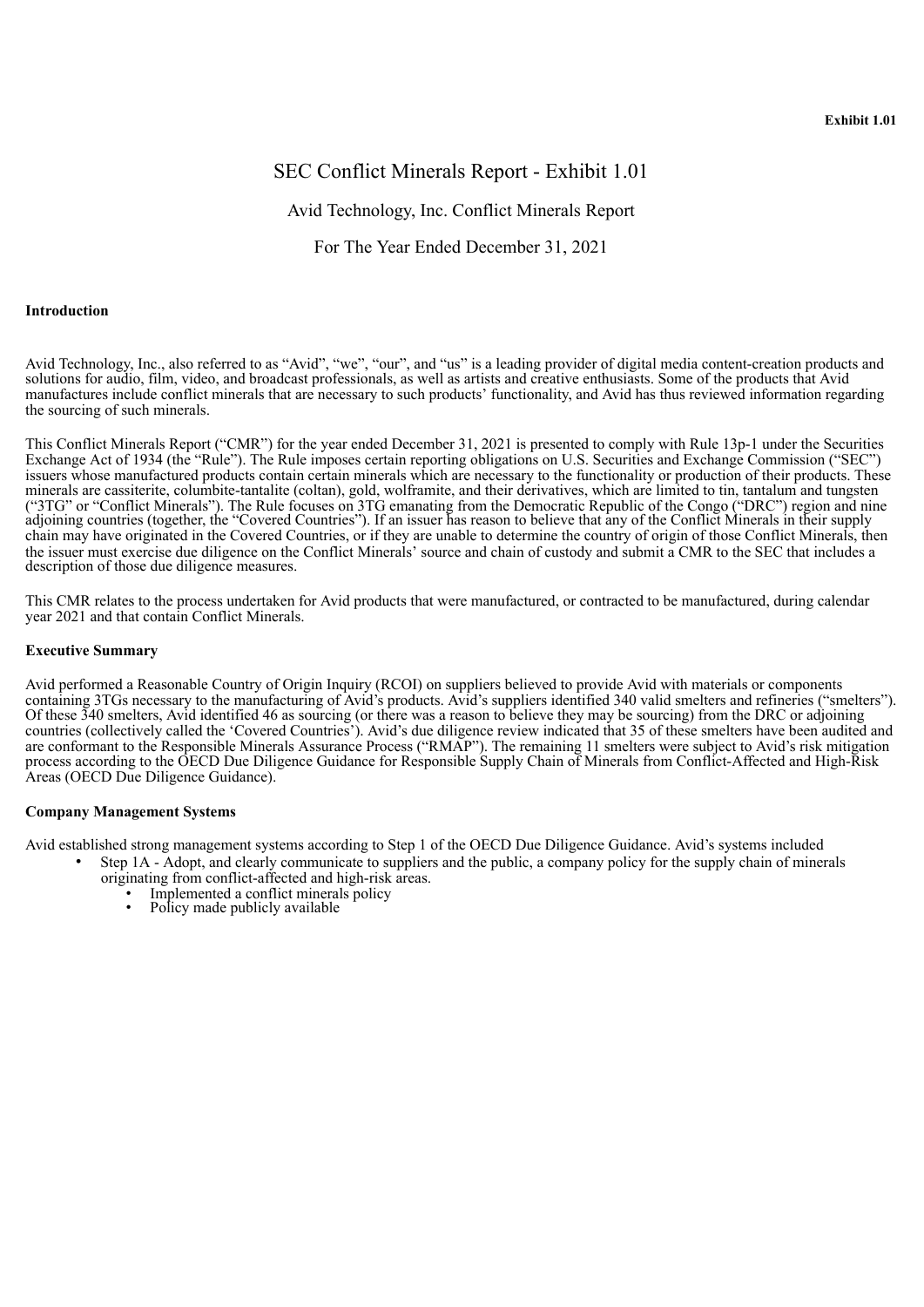## • http://ir.avid.com/static-files/4a404323-e15f-4f55-9b51-aa4a370634ec

- Policy communicated directly to suppliers as part of RCOI process
- Step 1B Structure internal management to support supply chain due diligence
	- Maintained an internal cross functional team to support supply chain due diligence
	- Appointed a member of the senior staff with the necessary competence, knowledge, and experience to oversee supply chain due diligence
		- Applied the resources necessary to support the operation and monitoring of these processes including internal resources and external consulting support.
- Step 1C Establish a system of transparency, information collection and control over the supply chain
	- Implemented a process to collect required supplier and smelter RCOI and due diligence data. Full details on the supply chain data gathering are included in the RCOI and due diligence sections of this Report.
- Step 1D Strengthen company engagement with suppliers
	- Directly engaged suppliers during RCOI process.
		- Reviewed supplier responses as part of RCOI process.
		- Added conflict minerals compliance to new supplier contracts and Avid's supplier code of conduct.
		- Implemented a plan to improve the quantity and quality of supplier and smelter responses year over year.
	- Step 1E Establish a company and/or mine level grievance mechanism.
		- Recognized the RMAP's three audit protocols for gold, tin/tantalum, and tungsten as valid sources of smelter or mine level grievances.
		- Avid's ethics violations reporting system allows employees to voice confidentially without any fear of retribution, any concerns with the violations of the Avid's conflict minerals policy

## **Reasonable Country of Origin Inquiry (RCOI)**

Avid designed its RCOI process in accordance with Step 2A and 2B of the OECD Due Diligence Guidance. Avid's RCOI process involved two stages:

- Stage 1 Supplier RCOI (Step 2A of the OECD Due Diligence Guidance)
- Stage 2 Smelter RCOI (Step 2B of the OECD Due Diligence Guidance)

## *Supplier RCOI*

Avid designed its supplier RCOI process to identify, to the best of Avid's efforts, the smelters in Avid's supply chain in accordance with Step 2A of the OECD Due Diligence Guidance. Avid's supplier RCOI process for the 2021 reporting period included the following -

- Developing a list of suppliers providing 3TG containing components to Avid.
- Contacting each supplier and requesting the industry standard Conflict Minerals Reporting Template ("CMRT") including smelter information.
- Reviewing supplier responses for accuracy and completeness.
- Amalgamating supplier provided smelters into a single unique list of smelters meeting the definition of a smelter under one of three industry recognized audit protocols.
- Reviewing the final smelter list (and compared it to industry peers) to determine if Avid identified reasonably all of the smelters in their supply chain.

For the 2021 reporting period, Avid's RCOI process was executed by Claigan Environmental Inc. ("Claigan").

Avid's suppliers identified 340 smelters in their supply chain. The specific list of smelters is included in the Smelter and Refineries section at the end of this report.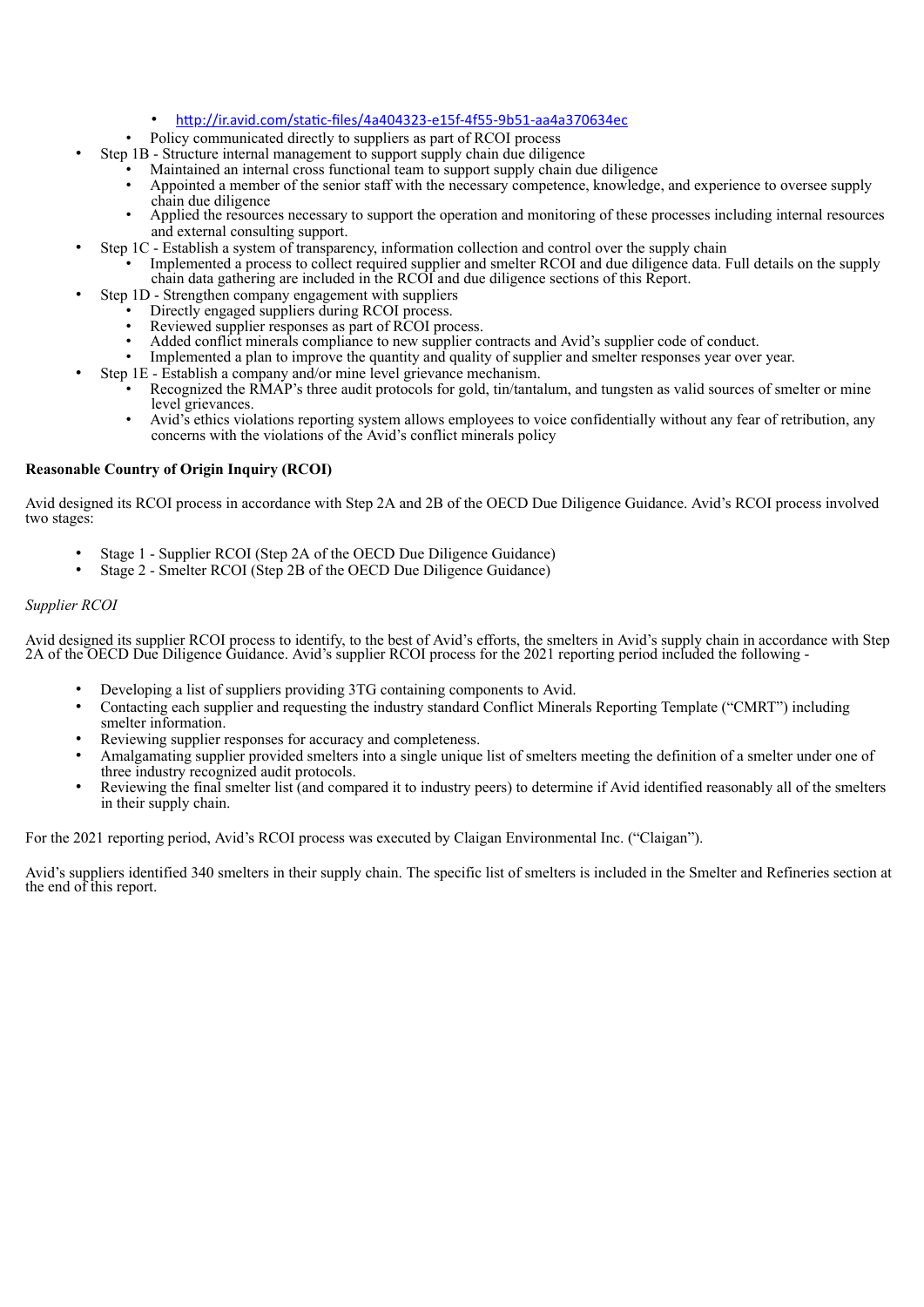## *Smelter RCOI*

Due to the overlap between supplier RCOI and smelter due diligence, the smelter RCOI process is summarized in the due diligence section of this report.

## **Due Diligence**

Avid's Due Diligence Process was designed in accordance with the applicable sections of Steps 2, 3, and 4 of the OECD Due Diligence Guidance.

## *Smelter RCOI and Due Diligence*

Avid's smelter RCOI and due diligence process were designed to

- Identify the scope of the risk assessment of the mineral supply chain (OECD Step 2B).
- Assess whether the smelters/refiners have carried out all elements of due diligence for responsible supply chains of minerals from conflict-affected and high-risk areas (OECD Step 2C).
- Where necessary, carry out, including through participation in industry-driven programs, joint spot checks at the mineral smelter/refiner's own facilities (OECD Step 2D).

Avid's smelter RCOI and Due Diligence Process included the following -

- For each smelter identified in Avid's supply chain
	- Avid attempted direct engagement with the smelter to determine whether or not the smelter sources from the DRC or surrounding countries
	- For smelters that declared directly (e.g. email correspondence, publicly available conflict minerals policy, or information available on their website) or through their relevant industry association that they did not source from the DRC or surrounding countries, and were not conformant to the RMAP, Avid reviewed publicly available information to determine if there was any contrary evidence to the smelter's declaration. The sources reviewed included
		- Public internet search (Google) of the facility in combination with each of the Covered Countries
			- Review of specific NGO publications. NGO publications reviewed included
				- Enough Project
				- Global Witness
				- Southern Africa Resource Watch
				- Radio Okapi
			- The most recent UN Group of Experts report on the DRC
- For smelters that did not respond to direct engagement, Avid reviewed publicly available sources to determine if there was any reason to believe that the smelter may have sourced from the Covered Countries during the reporting period.
	- Avid reviewed the same sources as those used to compare against smelter sourcing declarations.
- For high risk smelters (smelters that are sourcing from or there is reason to believe they may be sourcing from the Covered Countries and are not currently conformant to the RMAP), Avid communicates the risk to a designated member of senior management (OECD Step 3A) and conducts risk mitigation on the smelter according to OECD Step 3B.

For the 2021 reporting period, Avid's smelter RCOI and Due Diligence process was executed by Claigan Environmental Inc. (Claigan).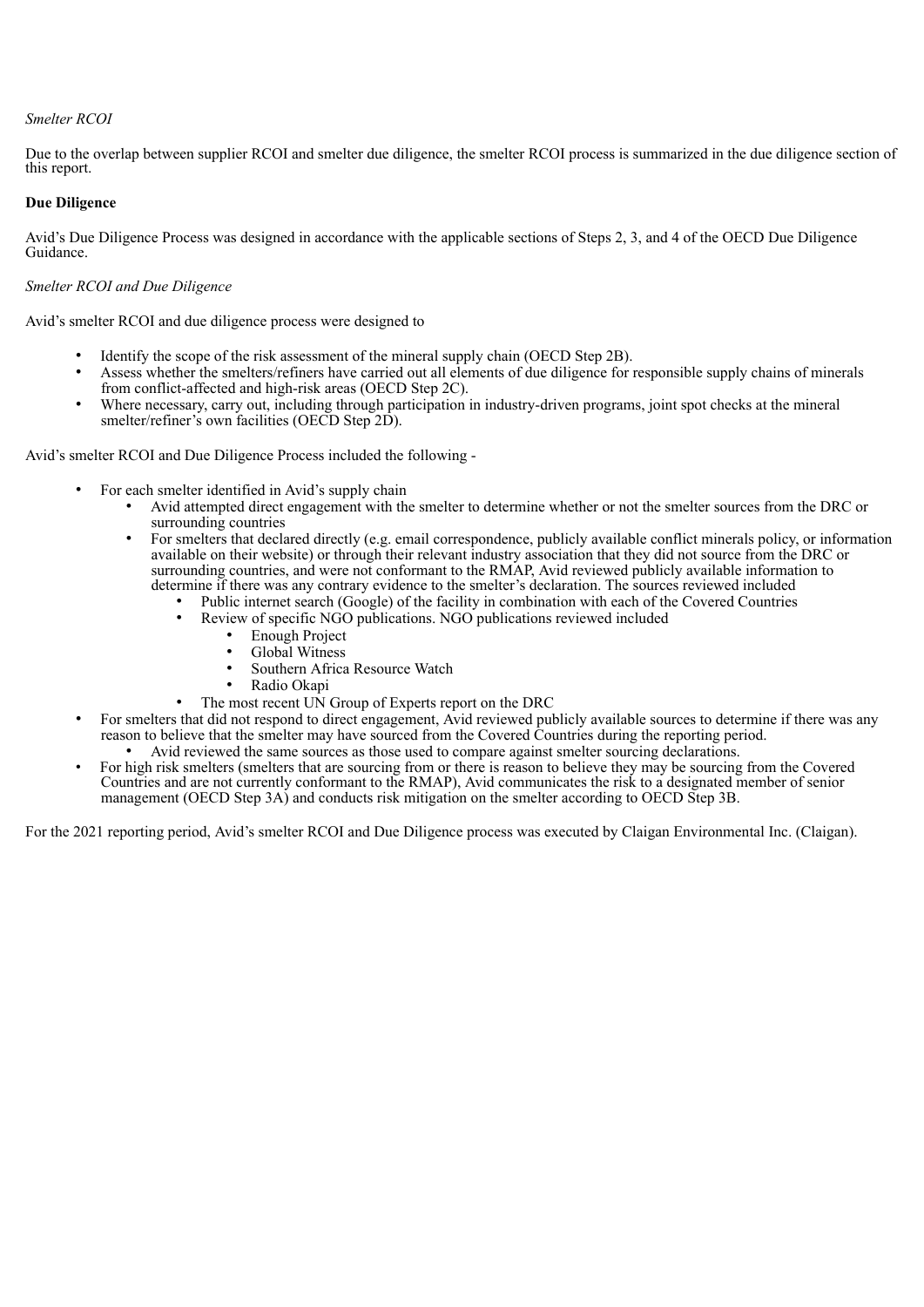Avid's suppliers identified 340 smelters. Avid identified 46 smelters that source, or there is a reason to believe they may source, from the Covered Countries. Avid determined that 35 of these 46 smelters have been audited and conformant to the RMAP. Avid conducted risk mitigation on the remaining 11 smelters.

## *Risk Mitigation*

Avid conducted risk mitigation on 11 smelters that were not recognized as conformant to the RMAP. Avid's risk mitigation was designed in accordance with Step 3B of the OECD Due Diligence Guidance and was reported to the VP Hardware Engineering, in accordance with Step 3A of the OECD Due Diligence Guidance. Avid's risk mitigation process included the following -

- Additional due diligence to determine if there was any reason to believe the smelter directly or indirectly finance or benefit armed groups in the DRC or adjoining countries.
- Verifying with internal stakeholders and relevant suppliers whether 3TGs from the specific smelter were actually in Avid's supply chain in the 2021 reporting period.
- Direct engagement with the high-risk smelter to verify risk and to encourage the smelter to become conflict free.

Avid did not require the removal of the smelters subject to Avid's risk mitigation process if there was no reason to believe they were directly or indirectly financing or benefitting armed groups in the DRC or adjoining countries.

These smelters are scheduled to be re-visited in the 2022 reporting period. This process is consistent with Step 3B of the OECD Due Diligence Guidance and helps prevent unnecessary boycotts of the DRC or adjoining countries.

## **Improvement Plan**

Avid is taking and will continue to take the following steps to improve the due diligence conducted to further mitigate risk that the necessary conflict minerals in Avid's products could directly or indirectly benefit or finance armed groups in the Covered Countries:

- a. Including a conflict minerals clause in all new and renewing supplier contracts.
- b. Continuing to drive our suppliers to obtain current, accurate, and complete information about the smelters in their supply chain.
- c. Engaging smelters sourcing from the Covered Countries to be audited and conformant to a protocol recognized by the RMAP.
- d. Follow up in 2022 on smelters requiring risk mitigation, but not removal from Avid's supply chain.

### **Smelters and Refineries**

Below are the smelters reported to Avid's as likely in Avid's supply chain in the 2021 reporting period.

| <b>Metal</b> | <b>Smelter</b>                                |
|--------------|-----------------------------------------------|
| Gold         | 8853 S.p.A.                                   |
| Gold         | Abington Reldan Metals, LLC                   |
| Gold         | <b>Advanced Chemical Company</b>              |
| Gold         | African Gold Refinery                         |
| Gold         | Aida Chemical Industries Co., Ltd.            |
| Gold         | Al Etihad Gold Refinery DMCC                  |
| Gold         | Alexy Metals                                  |
| Gold         | Allgemeine Gold-und Silberscheideanstalt A.G. |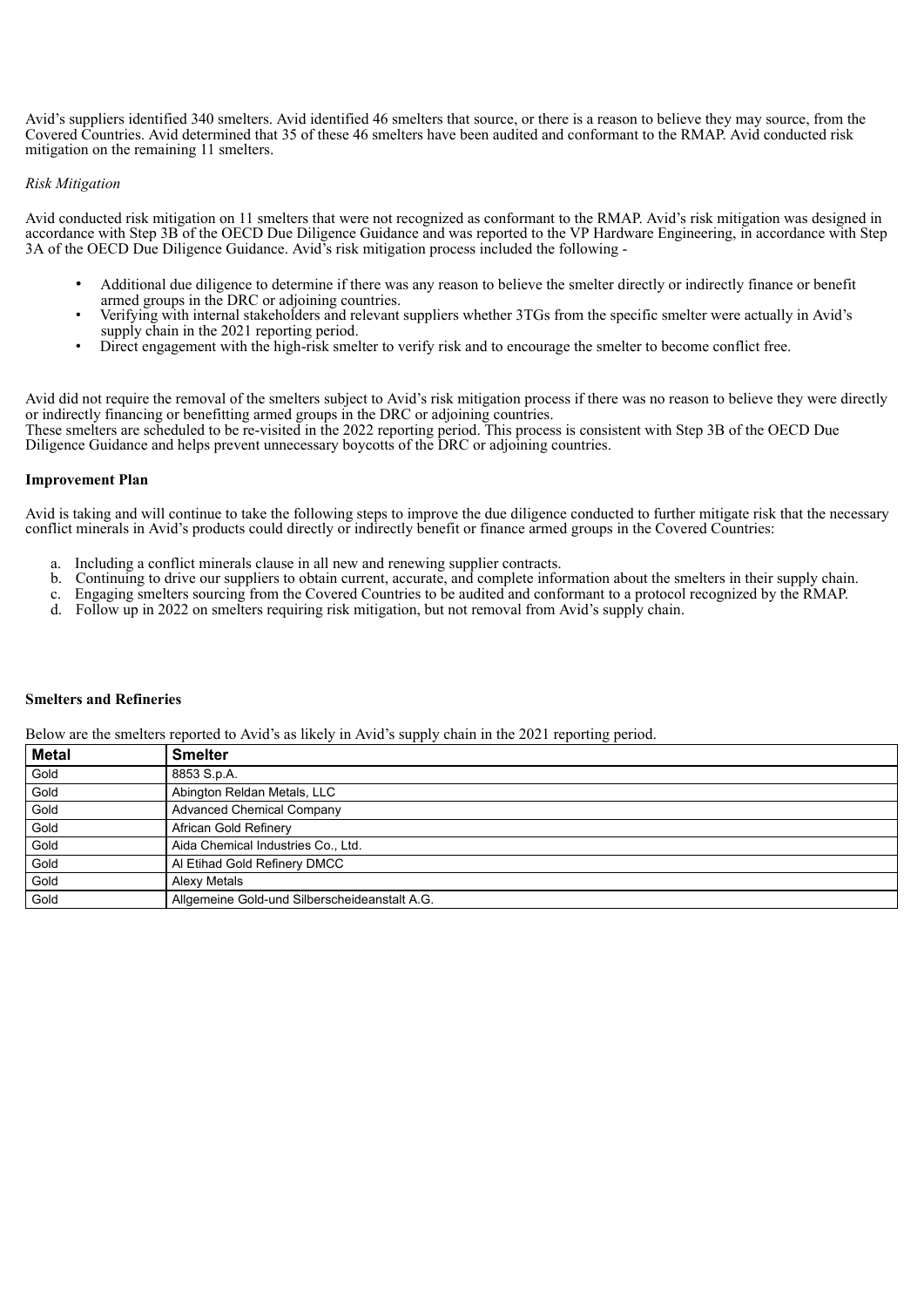| Gold | Almalyk Mining and Metallurgical Complex (AMMC)               |
|------|---------------------------------------------------------------|
| Gold | AngloGold Ashanti Córrego do Sítio Mineração                  |
| Gold | Argor-Heraeus S.A.                                            |
| Gold | Asahi Pretec Corp.                                            |
| Gold | Asahi Refining Canada Ltd.                                    |
| Gold | Asahi Refining USA Inc.                                       |
| Gold | Asaka Riken Co., Ltd.                                         |
| Gold | Atasay Kuyumculuk Sanayi Ve Ticaret A.S.                      |
| Gold | <b>AU Traders and Refiners</b>                                |
| Gold | <b>Augmont Enterprises Private Limited</b>                    |
| Gold | <b>Aurubis AG</b>                                             |
| Gold | <b>Bangalore Refinery</b>                                     |
| Gold | Bangko Sentral ng Pilipinas (Central Bank of the Philippines) |
| Gold | <b>Boliden AB</b>                                             |
| Gold | C. Hafner GmbH + Co. KG                                       |
| Gold | C.I Metales Procesados Industriales SAS                       |
| Gold | Caridad                                                       |
| Gold | CCR Refinery - Glencore Canada Corporation                    |
| Gold | Cendres + Métaux S.A.                                         |
| Gold | CGR Metalloys Pvt Ltd.                                        |
| Gold | Chimet S.p.A.                                                 |
| Gold | Chugai Mining                                                 |
| Gold | Daye Non-Ferrous Metals Mining Ltd.                           |
| Gold | Degussa Sonne / Mond Goldhandel GmbH                          |
| Gold | Dijllah Gold Refinery FZC                                     |
| Gold | DODUCO Contacts and Refining GmbH                             |
| Gold | Dowa                                                          |
| Gold | DSC (Do Sung Corporation)                                     |
| Gold | Eco-System Recycling Co., Ltd. East Plant                     |
| Gold | Eco-System Recycling Co., Ltd. North Plant                    |
| Gold | Eco-System Recycling Co., Ltd. West Plant                     |
| Gold | Emerald Jewel Industry India Limited (Unit 1)                 |
| Gold | Emerald Jewel Industry India Limited (Unit 2)                 |
| Gold | Emerald Jewel Industry India Limited (Unit 3)                 |
| Gold | Emerald Jewel Industry India Limited (Unit 4)                 |
| Gold | <b>Emirates Gold DMCC</b>                                     |
| Gold | Fidelity Printers and Refiners Ltd.                           |
| Gold | Fujairah Gold FZC                                             |
| Gold | GCC Gujrat Gold Centre Pvt. Ltd.                              |
| Gold | <b>Geib Refining Corporation</b>                              |
| Gold | <b>Gold Coast Refinery</b>                                    |
| Gold | Gold Refinery of Zijin Mining Group Co., Ltd.                 |
| Gold | Great Wall Precious Metals Co., Ltd. of CBPM                  |
| Gold | Guangdong Jinding Gold Limited                                |
| Gold | Guoda Safina High-Tech Environmental Refinery Co., Ltd.       |
| Gold | Hangzhou Fuchunjiang Smelting Co., Ltd.                       |
| Gold | Heimerle + Meule GmbH                                         |
| Gold | Henan Yuguang Gold & Lead Co., Ltd.                           |
| Gold | Heraeus Germany GmbH Co. KG                                   |
| Gold | Heraeus Metals Hong Kong Ltd.                                 |
|      |                                                               |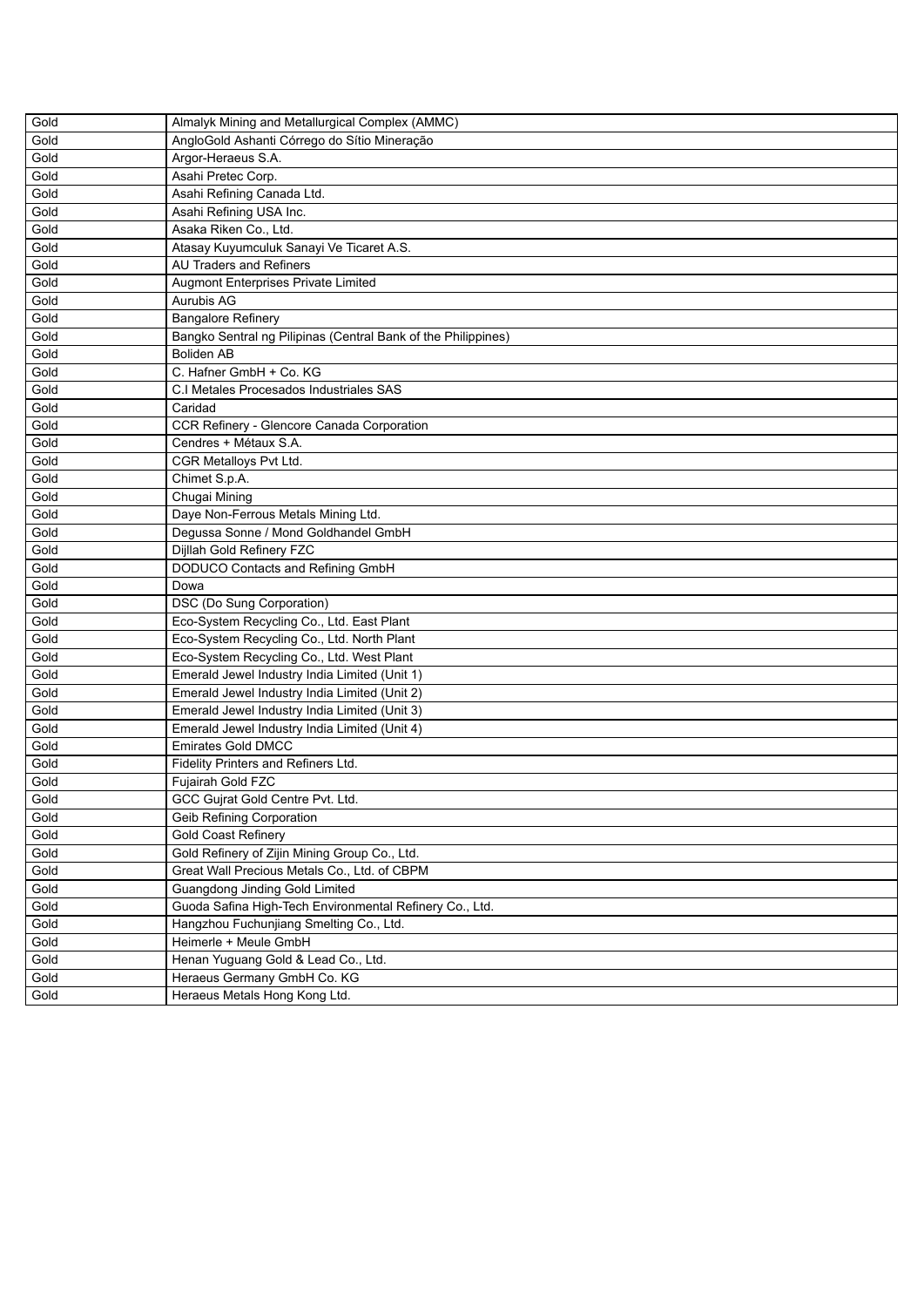| Gold | Hunan Chenzhou Mining Co., Ltd.                                 |
|------|-----------------------------------------------------------------|
| Gold | Hunan Guiyang yinxing Nonferrous Smelting Co., Ltd.             |
| Gold | HwaSeong CJ Co., Ltd.                                           |
| Gold | Industrial Refining Company                                     |
| Gold | Inner Mongolia Qiankun Gold and Silver Refinery Share Co., Ltd. |
| Gold | <b>International Precious Metal Refiners</b>                    |
| Gold | Ishifuku Metal Industry Co., Ltd.                               |
| Gold | Istanbul Gold Refinery                                          |
| Gold | Italpreziosi                                                    |
| Gold | JALAN & Company                                                 |
| Gold | Japan Mint                                                      |
| Gold | Jiangxi Copper Co., Ltd.                                        |
| Gold | JSC Ekaterinburg Non-Ferrous Metal Processing Plant             |
| Gold | <b>JSC Novosibirsk Refinery</b>                                 |
| Gold | <b>JSC Uralelectromed</b>                                       |
| Gold | JX Nippon Mining & Metals Co., Ltd.                             |
| Gold | K.A. Rasmussen                                                  |
| Gold | Kaloti Precious Metals                                          |
| Gold | Kazakhmys Smelting LLC                                          |
| Gold | Kazzinc                                                         |
| Gold | Kennecott Utah Copper LLC                                       |
| Gold | KGHM Polska Miedź Spółka Akcyjna                                |
| Gold | Kojima Chemicals Co., Ltd.                                      |
| Gold | Korea Zinc Co., Ltd.                                            |
| Gold | Kundan Care Products Ltd.                                       |
| Gold | Kyrgyzaltyn JSC                                                 |
| Gold | Kyshtym Copper-Electrolytic Plant ZAO                           |
| Gold | L'azurde Company For Jewelry                                    |
| Gold | L'Orfebre S.A.                                                  |
| Gold | Lingbao Gold Co., Ltd.                                          |
| Gold | Lingbao Jinyuan Tonghui Refinery Co., Ltd.                      |
| Gold | LS-NIKKO Copper Inc.                                            |
| Gold | LT Metal Ltd.                                                   |
| Gold | Luoyang Zijin Yinhui Gold Refinery Co., Ltd.                    |
| Gold | Marsam Metals                                                   |
| Gold | Materion                                                        |
| Gold | Matsuda Sangyo Co., Ltd.                                        |
| Gold | <b>MD Overseas</b>                                              |
| Gold | Metal Concentrators SA (Pty) Ltd.                               |
| Gold | Metallix Refining Inc.                                          |
| Gold | Metalor Technologies (Hong Kong) Ltd.                           |
| Gold | Metalor Technologies (Singapore) Pte., Ltd.                     |
| Gold | Metalor Technologies (Suzhou) Ltd.                              |
| Gold | Metalor Technologies S.A.                                       |
| Gold | Metalor USA Refining Corporation                                |
| Gold | Metalúrgica Met-Mex Peñoles S.A. De C.V.                        |
| Gold | Mitsubishi Materials Corporation                                |
| Gold | Mitsui Mining and Smelting Co., Ltd.                            |
| Gold | MMTC-PAMP India Pvt., Ltd.                                      |
| Gold | Modeltech Sdn Bhd                                               |
|      |                                                                 |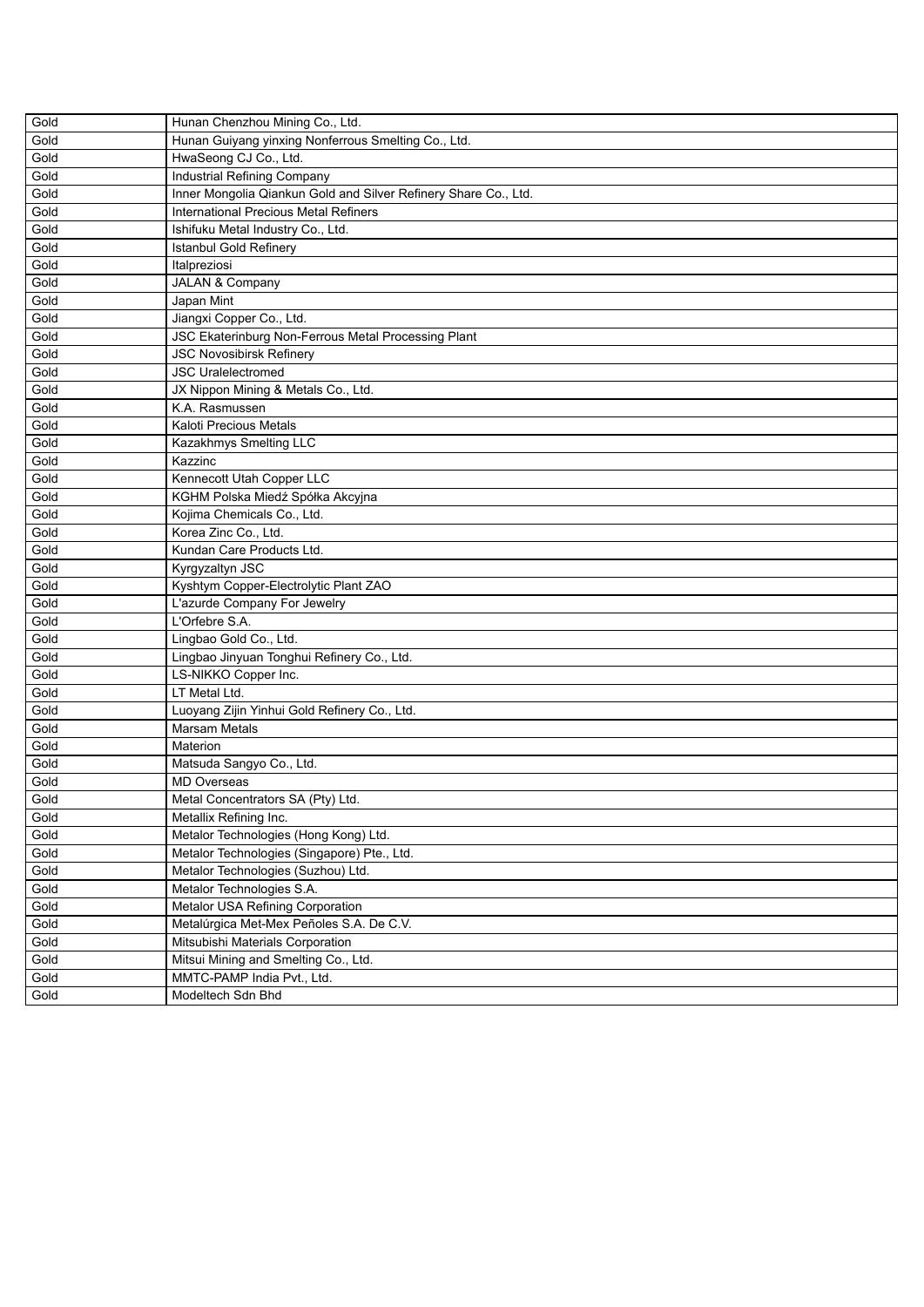| Gold | Morris and Watson                                                           |
|------|-----------------------------------------------------------------------------|
| Gold | Moscow Special Alloys Processing Plant                                      |
| Gold | Nadir Metal Rafineri San. Ve Tic. A.Ş.                                      |
| Gold | Navoi Mining and Metallurgical Combinat                                     |
| Gold | NH Recytech Company                                                         |
| Gold | Nihon Material Co., Ltd.                                                    |
| Gold | Ögussa Österreichische Gold- und Silber-Scheideanstalt GmbH                 |
| Gold | Ohura Precious Metal Industry Co., Ltd.                                     |
| Gold | OJSC "The Gulidov Krasnoyarsk Non-Ferrous Metals Plant" (OJSC Krastsvetmet) |
| Gold | PAMP S.A.                                                                   |
| Gold | Pease & Curren                                                              |
| Gold | Penglai Penggang Gold Industry Co., Ltd.                                    |
| Gold | Planta Recuperadora de Metales SpA                                          |
| Gold | Prioksky Plant of Non-Ferrous Metals                                        |
| Gold | PT Aneka Tambang (Persero) Tbk                                              |
| Gold | PX Précinox S.A.                                                            |
| Gold | QG Refining, LLC                                                            |
| Gold | Rand Refinery (Pty) Ltd.                                                    |
| Gold | Refinery of Seemine Gold Co., Ltd.                                          |
| Gold | <b>REMONDIS PMR B.V.</b>                                                    |
| Gold | Royal Canadian Mint                                                         |
| Gold | <b>SAAMP</b>                                                                |
| Gold |                                                                             |
|      | Sabin Metal Corp.                                                           |
| Gold | Safimet S.p.A                                                               |
| Gold | SAFINA A.S.                                                                 |
| Gold | Sai Refinery                                                                |
| Gold | Samduck Precious Metals                                                     |
| Gold | SAMWON Metals Corp.                                                         |
| Gold | Sancus ZFS (L'Orfebre, SA)                                                  |
| Gold | SAXONIA Edelmetalle GmbH                                                    |
| Gold | Sellem Industries Ltd.                                                      |
| Gold | SEMPSA Joyería Platería S.A.                                                |
| Gold | Shandong Gold Smelting Co., Ltd.                                            |
| Gold | Shandong Humon Smelting Co., Ltd.                                           |
| Gold | Shandong Tiancheng Biological Gold Industrial Co., Ltd.                     |
| Gold | Shandong Zhaojin Gold & Silver Refinery Co., Ltd.                           |
| Gold | Shenzhen Zhonghenglong Real Industry Co., Ltd.                              |
| Gold | Shirpur Gold Refinery Ltd.                                                  |
| Gold | Sichuan Tianze Precious Metals Co., Ltd.                                    |
| Gold | Singway Technology Co., Ltd.                                                |
| Gold | SOE Shyolkovsky Factory of Secondary Precious Metals                        |
| Gold | Solar Applied Materials Technology Corp.                                    |
| Gold | Sovereign Metals                                                            |
| Gold | State Research Institute Center for Physical Sciences and Technology        |
| Gold | Sudan Gold Refinery                                                         |
| Gold | Sumitomo Metal Mining Co., Ltd.                                             |
| Gold | SungEel HiMetal Co., Ltd.                                                   |
| Gold | Super Dragon Technology Co., Ltd.                                           |
| Gold | T.C.A S.p.A                                                                 |
|      |                                                                             |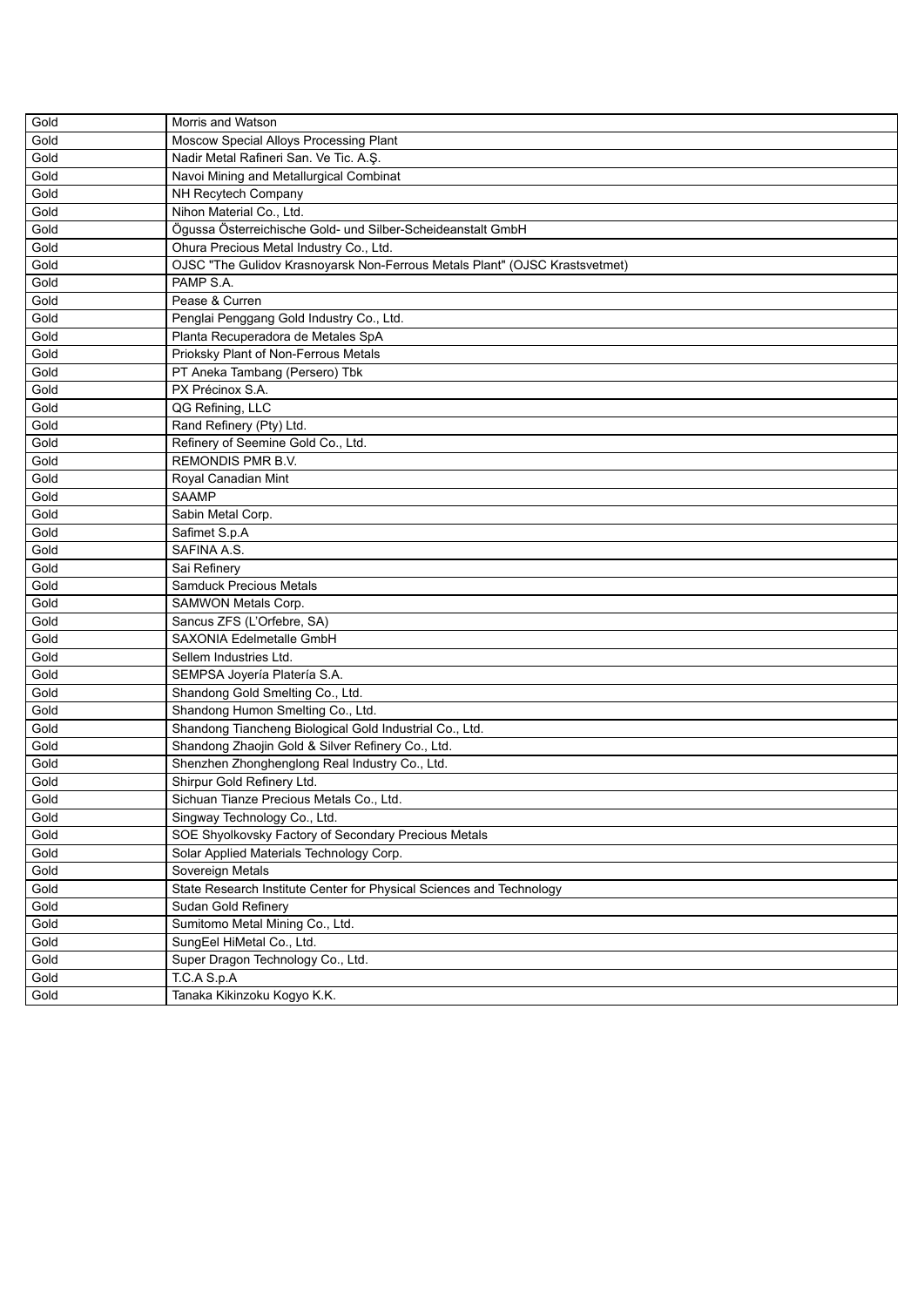| Gold     | Tokuriki Honten Co., Ltd.                           |
|----------|-----------------------------------------------------|
| Gold     | Tongling Nonferrous Metals Group Co., Ltd.          |
| Gold     | TOO Tau-Ken-Altyn                                   |
| Gold     | Torecom                                             |
| Gold     | Umicore Precious Metals Thailand                    |
| Gold     | Umicore S.A. Business Unit Precious Metals Refining |
| Gold     | United Precious Metal Refining, Inc.                |
| Gold     | Valcambi S.A.                                       |
| Gold     | Value Trading                                       |
| Gold     | <b>WEEEREFINING</b>                                 |
| Gold     | Western Australian Mint (T/a The Perth Mint)        |
| Gold     | WIELAND Edelmetalle GmbH                            |
| Gold     | Yamakin Co., Ltd.                                   |
| Gold     | Yokohama Metal Co., Ltd.                            |
| Gold     | Yunnan Copper Industry Co., Ltd.                    |
| Gold     | Zhongkuang Gold Industry Co., Ltd.                  |
| Gold     | Zhongyuan Gold Smelter of Zhongjin Gold Corporation |
| Tantalum | Changsha South Tantalum Niobium Co., Ltd.           |
| Tantalum | D Block Metals, LLC                                 |
| Tantalum | Exotech Inc.                                        |
| Tantalum | <b>F&amp;X Electro-Materials Ltd.</b>               |
| Tantalum | FIR Metals & Resource Ltd.                          |
| Tantalum | Global Advanced Metals Aizu                         |
| Tantalum | Global Advanced Metals Boyertown                    |
| Tantalum | H.C. Starck Hermsdorf GmbH                          |
| Tantalum | H.C. Starck Inc.                                    |
| Tantalum | Hengyang King Xing Lifeng New Materials Co., Ltd.   |
| Tantalum | Jiangxi Dinghai Tantalum & Niobium Co., Ltd.        |
| Tantalum | Jiangxi Tuohong New Raw Material                    |
| Tantalum | JiuJiang JinXin Nonferrous Metals Co., Ltd.         |
| Tantalum | Jiujiang Tanbre Co., Ltd.                           |
| Tantalum | Jiujiang Zhongao Tantalum & Niobium Co., Ltd.       |
| Tantalum | <b>KEMET de Mexico</b>                              |
| Tantalum | LSM Brasil S.A.                                     |
| Tantalum | Metallurgical Products India Pvt., Ltd.             |
| Tantalum | Mineração Taboca S.A.                               |
| Tantalum | Mitsui Mining & Smelting                            |
| Tantalum | Ningxia Orient Tantalum Industry Co., Ltd.          |
| Tantalum | <b>NPM Silmet AS</b>                                |
| Tantalum | QuantumClean                                        |
| Tantalum | Resind Indústria e Comércio Ltda.                   |
| Tantalum | Solikamsk Magnesium Works OAO                       |
| Tantalum | Taki Chemical Co., Ltd.                             |
| Tantalum | TANIOBIS Co., Ltd.                                  |
| Tantalum | <b>TANIOBIS GmbH</b>                                |
| Tantalum | TANIOBIS Japan Co., Ltd.                            |
| Tantalum | TANIOBIS Smelting GmbH & Co. KG                     |
| Tantalum | <b>Telex Metals</b>                                 |
| Tantalum | Ulba Metallurgical Plant JSC                        |
| Tantalum | XIMEI RESOURCES (GUANGDONG) LIMITED                 |
|          |                                                     |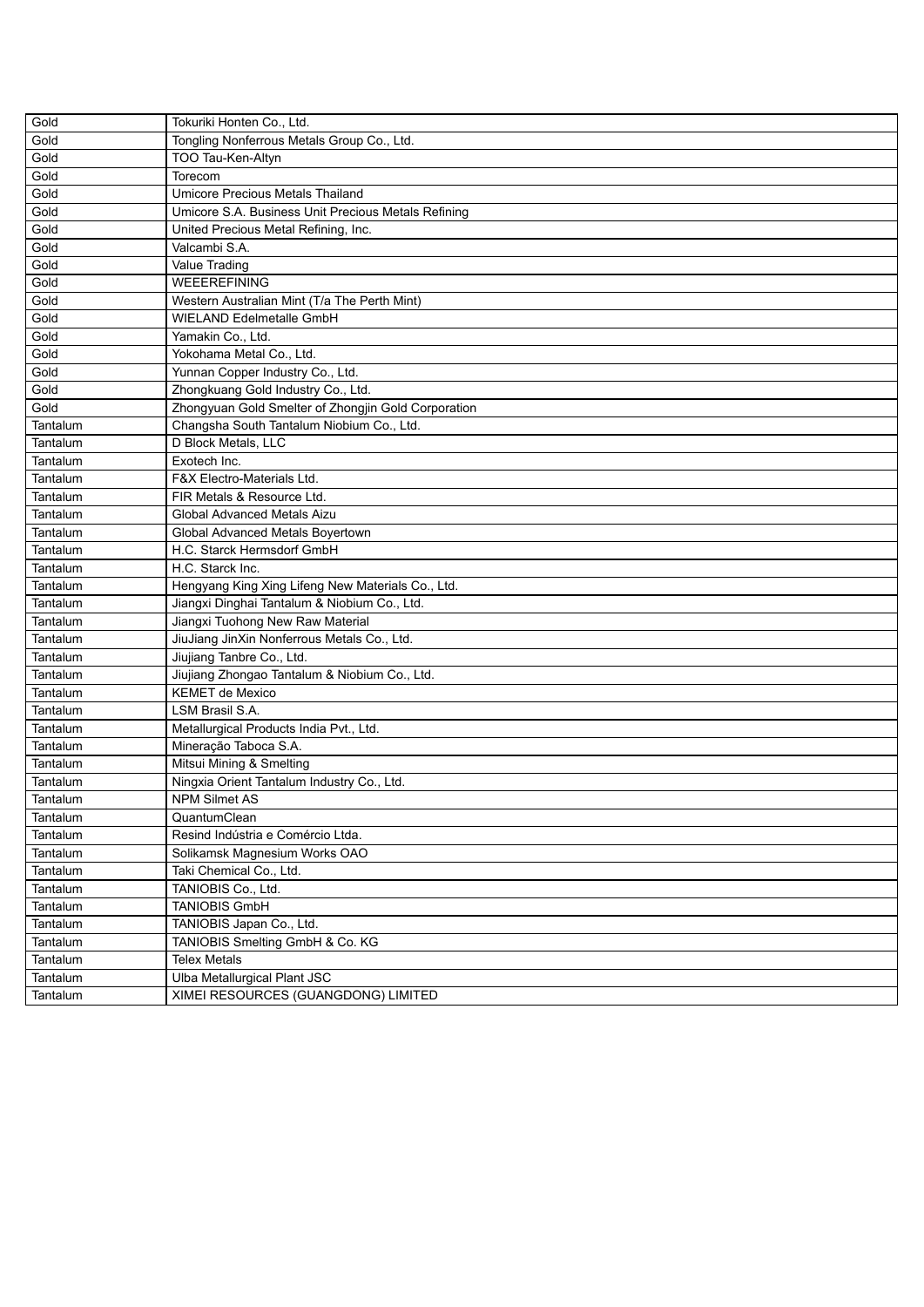| Tantalum | XinXing HaoRong Electronic Material Co., Ltd.                                         |  |
|----------|---------------------------------------------------------------------------------------|--|
| Tantalum | Yancheng Jinye New Material Technology Co., Ltd.                                      |  |
| Tantalum | Yanling Jincheng Tantalum & Niobium Co., Ltd.                                         |  |
| Tin      | Alpha                                                                                 |  |
| Tin      | An Vinh Joint Stock Mineral Processing Company                                        |  |
| Tin      | Chenzhou Yunxiang Mining and Metallurgy Co., Ltd.                                     |  |
| Tin      | Chifeng Dajingzi Tin Industry Co., Ltd.                                               |  |
| Tin      | China Tin Group Co., Ltd.                                                             |  |
| Tin      | CRM Fundicao De Metais E Comercio De Equipamentos Eletronicos Do Brasil Ltda          |  |
| Tin      | <b>CRM Synergies</b>                                                                  |  |
| Tin      | CV Venus Inti Perkasa                                                                 |  |
| Tin      | Dongguan CiEXPO Environmental Engineering Co., Ltd.                                   |  |
| Tin      | Dowa                                                                                  |  |
| Tin      | Electro-Mechanical Facility of the Cao Bang Minerals & Metallurgy Joint Stock Company |  |
| Tin      | <b>EM Vinto</b>                                                                       |  |
| Tin      | Estanho de Rondônia S.A.                                                              |  |
| Tin      | Fabrica Auricchio Industria e Comercio Ltda.                                          |  |
| Tin      | <b>Fenix Metals</b>                                                                   |  |
| Tin      | Gejiu City Fuxiang Industry and Trade Co., Ltd.                                       |  |
| Tin      | Gejiu Kai Meng Industry and Trade LLC                                                 |  |
| Tin      | Gejiu Non-Ferrous Metal Processing Co., Ltd.                                          |  |
| Tin      | Gejiu Yunxin Nonferrous Electrolysis Co., Ltd.                                        |  |
| Tin      | Gejiu Zili Mining And Metallurgy Co., Ltd.                                            |  |
| Tin      | Guangdong Hanhe Non-Ferrous Metal Co., Ltd.                                           |  |
| Tin      | HuiChang Hill Tin Industry Co., Ltd.                                                  |  |
| Tin      | Jiangxi New Nanshan Technology Ltd.                                                   |  |
| Tin      | Luna Smelter, Ltd.                                                                    |  |
| Tin      | Ma'anshan Weitai Tin Co., Ltd.                                                        |  |
| Tin      | Magnu's Minerais Metais e Ligas Ltda.                                                 |  |
| Tin      | Malaysia Smelting Corporation (MSC)                                                   |  |
|          | Melt Metais e Ligas S.A.                                                              |  |
| Tin      |                                                                                       |  |
| Tin      | Metallic Resources, Inc.                                                              |  |
| Tin      | Metallo Belgium N.V.                                                                  |  |
| Tin      | Metallo Spain S.L.U.                                                                  |  |
| Tin      | Mineração Taboca S.A.                                                                 |  |
| Tin      | Minsur                                                                                |  |
| Tin      | Mitsubishi Materials Corporation                                                      |  |
| Tin      | Modeltech Sdn Bhd                                                                     |  |
| Tin      | Nghe Tinh Non-Ferrous Metals Joint Stock Company                                      |  |
| Tin      | Novosibirsk Processing Plant Ltd.                                                     |  |
| Tin      | O.M. Manufacturing (Thailand) Co., Ltd.                                               |  |
| Tin      | O.M. Manufacturing Philippines, Inc.                                                  |  |
| Tin      | Operaciones Metalúrgicas S.A.                                                         |  |
| Tin      | Pongpipat Company Limited                                                             |  |
| Tin      | Precious Minerals and Smelting Limited                                                |  |
| Tin      | PT Aries Kencana Sejahtera                                                            |  |
| Tin      | PT Artha Cipta Langgeng                                                               |  |
| Tin      | PT ATD Makmur Mandiri Jaya                                                            |  |
| Tin      | PT Babel Inti Perkasa                                                                 |  |
| Tin      | PT Babel Surya Alam Lestari                                                           |  |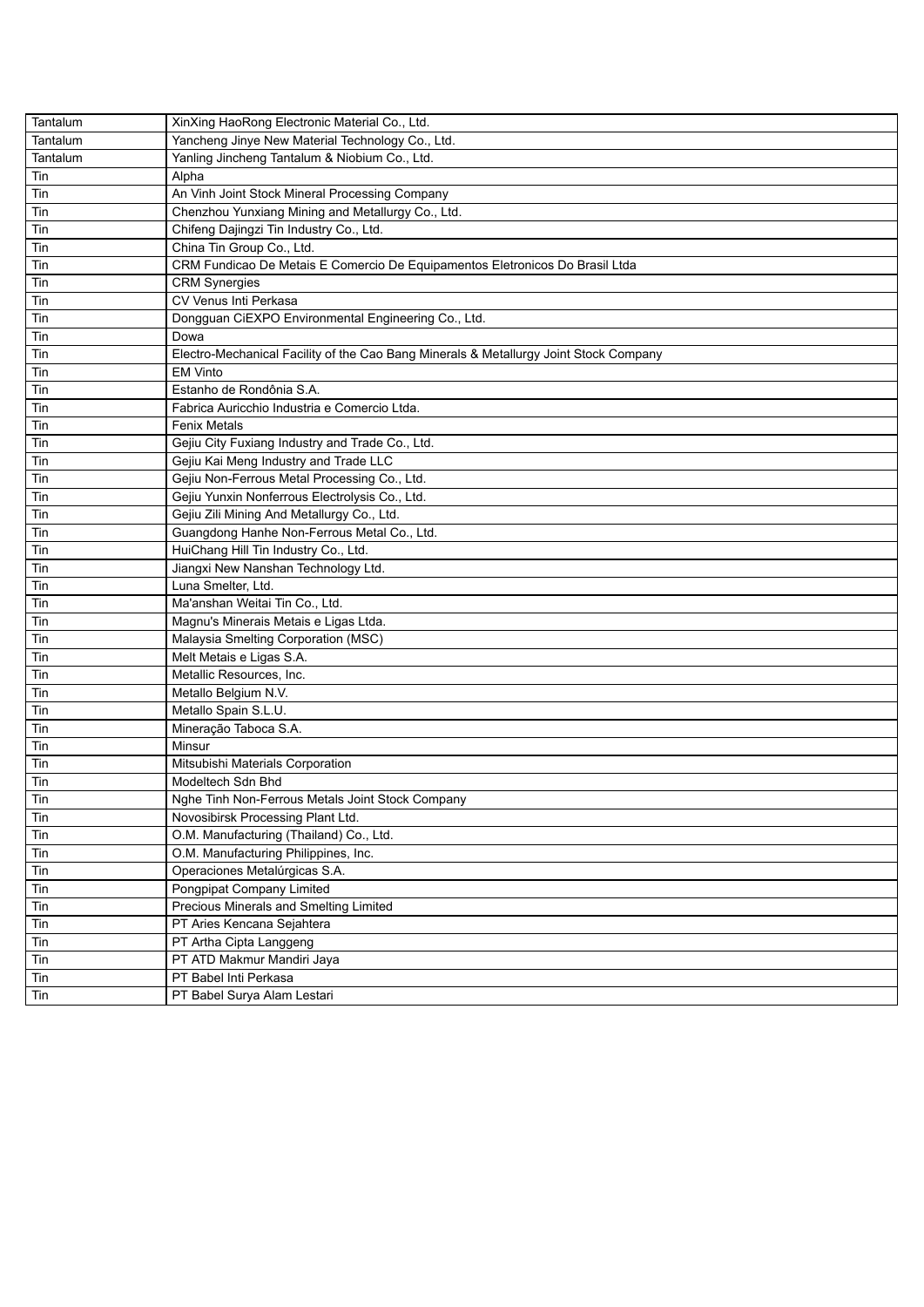| Tin      | PT Bangka Serumpun                                         |
|----------|------------------------------------------------------------|
| Tin      | PT Belitung Industri Sejahtera                             |
| Tin      | PT Bukit Timah                                             |
| Tin      | PT Cipta Persada Mulia                                     |
| Tin      | PT Masbro Alam Stania                                      |
| Tin      | PT Menara Cipta Mulia                                      |
| Tin      | PT Mitra Stania Prima                                      |
| Tin      | PT Mitra Sukses Globalindo                                 |
| Tin      | PT Panca Mega Persada                                      |
| Tin      | PT Prima Timah Utama                                       |
| Tin      | PT Rajawali Rimba Perkasa                                  |
| Tin      | PT Rajehan Ariq                                            |
| Tin      | PT Refined Bangka Tin                                      |
| Tin      | PT Sariwiguna Binasentosa                                  |
| Tin      | PT Stanindo Inti Perkasa                                   |
| Tin      | PT Sukses Inti Makmur                                      |
| Tin      | PT Timah Nusantara                                         |
| Tin      | PT Timah Tbk Kundur                                        |
| Tin      | PT Timah Tbk Mentok                                        |
| Tin      | PT Tinindo Inter Nusa                                      |
| Tin      | Resind Indústria e Comércio Ltda.                          |
| Tin      | Rui Da Hung                                                |
| Tin      | Soft Metais Ltda.                                          |
| Tin      | Super Ligas                                                |
| Tin      | Thai Nguyen Mining and Metallurgy Co., Ltd.                |
| Tin      | Thaisarco                                                  |
| Tin      | Tin Technology & Refining                                  |
| Tin      | Tuyen Quang Non-Ferrous Metals Joint Stock Company         |
| Tin      | VQB Mineral and Trading Group JSC                          |
| Tin      | White Solder Metalurgia e Mineração Ltda.                  |
| Tin      | Yunnan Chengfeng Non-ferrous Metals Co., Ltd.              |
| Tin      | Yunnan Tin Company Limited                                 |
| Tin      | Yunnan Yunfan Non-ferrous Metals Co., Ltd.                 |
| Tungsten | A.L.M.T. Corp.                                             |
| Tungsten | <b>ACL Metais Eireli</b>                                   |
| Tungsten | Albasteel Industria e Comercio de Ligas Para Fundicao Ltd. |
| Tungsten | Artek LLC                                                  |
| Tungsten | Asia Tungsten Products Vietnam Ltd.                        |
| Tungsten | Chenzhou Diamond Tungsten Products Co., Ltd.               |
| Tungsten | China Molybdenum Co., Ltd.                                 |
| Tungsten | Chongyi Zhangyuan Tungsten Co., Ltd.                       |
| Tungsten | CNMC (Guangxi) PGMA Co., Ltd.                              |
| Tungsten | Cronimet Brasil Ltda                                       |
| Tungsten | Fujian Ganmin RareMetal Co., Ltd.                          |
| Tungsten | Fujian Xinlu Tungsten                                      |
| Tungsten | Ganzhou Haichuang Tungsten Co., Ltd.                       |
| Tungsten | Ganzhou Huaxing Tungsten Products Co., Ltd.                |
| Tungsten | Ganzhou Jiangwu Ferrotungsten Co., Ltd.                    |
| Tungsten | Ganzhou Seadragon W & Mo Co., Ltd.                         |
| Tungsten | GEM Co., Ltd.                                              |
|          |                                                            |